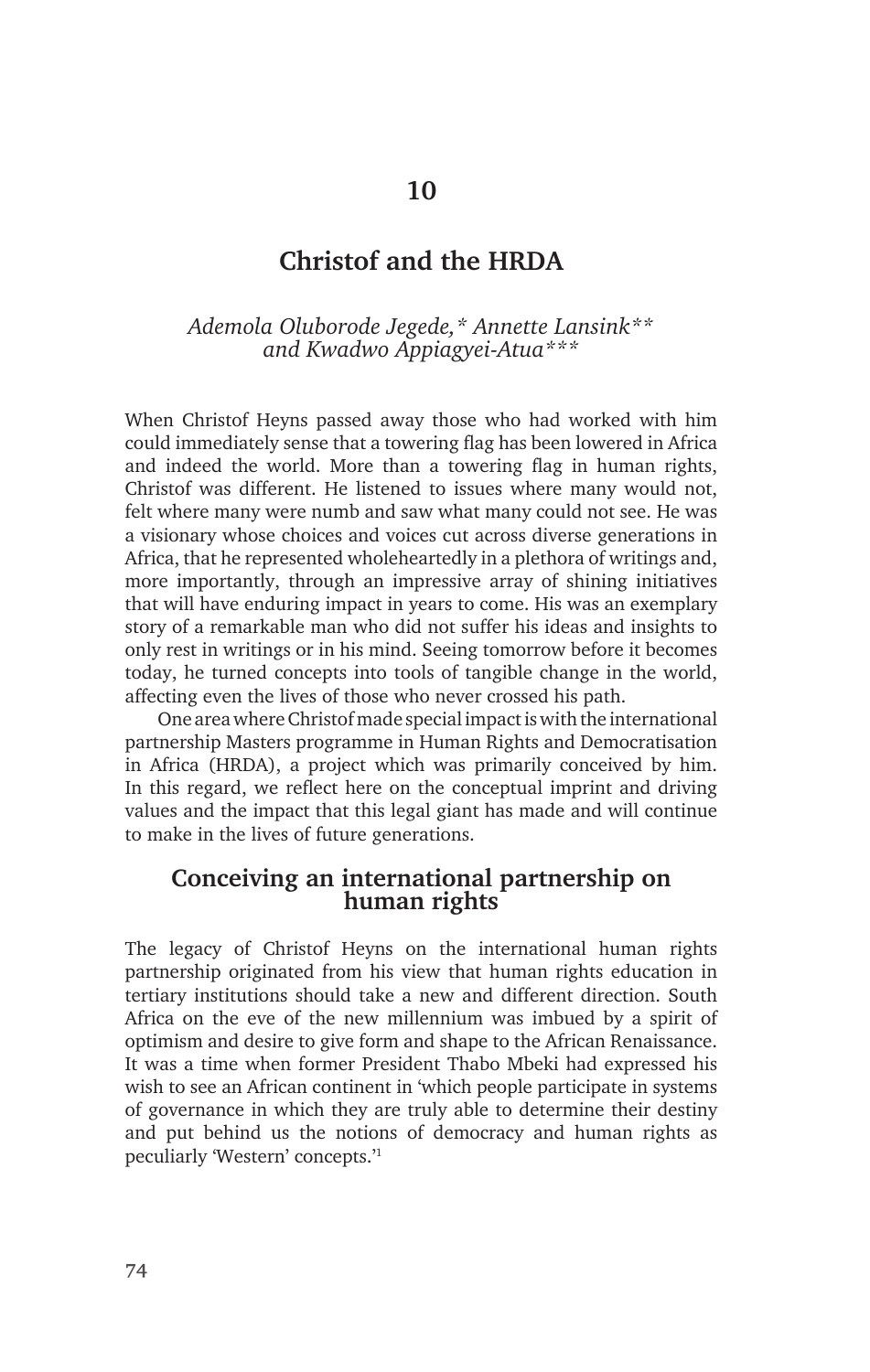Earlier writings have pointed out the need for a new vision of tertiary education in Africa without concrete interventions. Knowledge production needed to shake off its colonial chains and embrace a new direction with its centre in Africa. Institutions should not only be 'built and sited in Africa', but be 'of Africa, drawing inspiration from Africa'.<sup>2</sup> This required transformation at institutions combined with academic and intellectual freedom so as 'to create the conditions for fruitful intellectual debates' thus leading to the production of new knowledge.3 In the words of Mahmood Mamdani 'there can be no African Renaissance without an Africa-focused intelligentsia'.<sup>4</sup> Christof Heyns was an innovative thinker. His conceptualisation and pioneering works on the international partnership programme is not just a worthy response to these calls. It is the main anchor on which continues to rest the current direction of human rights education in tertiary institutions in Africa.

The HRDA is a unique, prestigious and intensive one-year advanced master's programme aimed at enhancing human resource capacity in Africa, increasing critical skills in human rights and democratisation, and attracting exceptional young men and women from across the African continent and beyond.<sup>5</sup> Stemming from the visionary mind of Christof, the flagship programme was launched in 2000.

The thinking that tertiary education should be transformational and not merely for a small elitist clique or group is evident in Christof's passionate sense of unity of purpose and collectivity of efforts. His sense that the unity of vision among tertiary institutions all over Africa is needed to transform tertiary education in human rights propelled him to hatch this partnership arrangement with three pioneering universities: University of the Western Cape, Makerere University and the University of Ghana. This partnership has now expanded to cover 12 universities across the continent of Africa, and includes besides the universities mentioned, Université d'Abomey Calavi (Benin), Addis Ababa University (Ethiopia), Université Catholique d'Afrique Centrale (Cameroon), Universidade Eduardo Mondlane (Mozambique), Université Gaston Berger de Saint Louis (Senegal), University of Mauritius, University of Lagos (Nigeria), University of Venda (South Africa) and University of Nairobi (Kenya). However, students for the programmes come from all universities across the continent. A few spaces are also given to non-African students to take part in the programme to enrich its international focus and diversity. As the then Director of the Centre for Human Rights, Christof accentuated the role of good universities and law faculties as indispensable elements of development and progress in societies.<sup>6</sup>

It then came as no surprise that the Centre for Human Rights was awarded the UNESCO prize for Human Rights Education in 2006, and in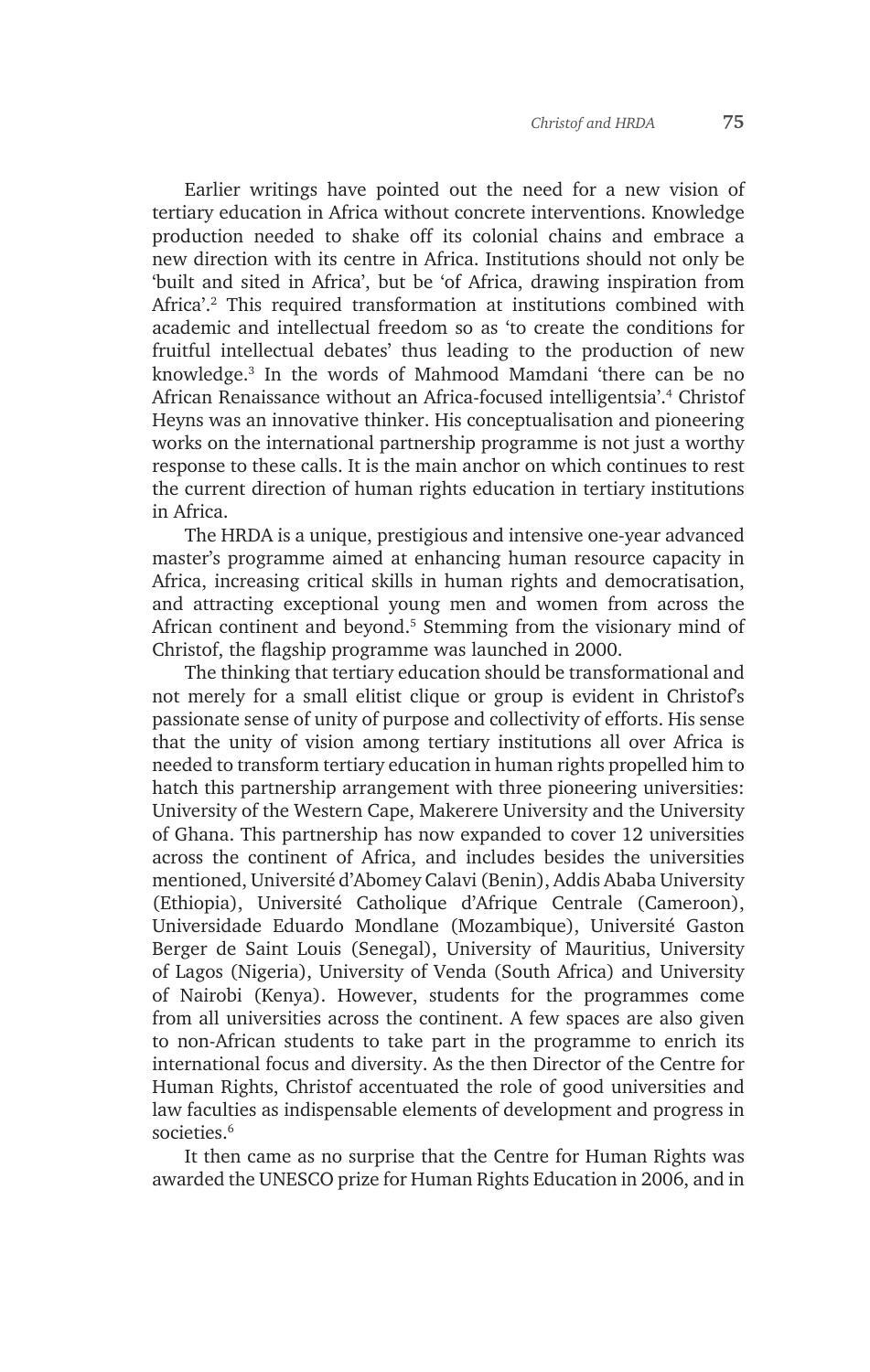2012 the African Union Prize in recognition of the Centre's contribution to the African Commission on Human and Peoples' Rights.

## **A continental and globally relevant human rights partnership programme**

The HRDA programme has expanded beyond the Masters in Law (LLM) to a combined LLM and Master of Philosophy. The diversity and status of universities involved in the partnership programme further reinforce Christof's belief that no institution is self-sufficient; and, that each in its unique way can positively contribute and strengthen the voice of Africa in the ever-evolving terrain of global knowledge production and its politics. This is indeed beautiful as it reveals the rare intellect of Christof in believing that internal forces can drive positive changes, an approach that is Africa-centred and further reveals the true heart of an intellectual colossus.

Africa-centeredness is crucial. However, the philosophy behind the international partnership was much more. Christof recognised that while African resources must be pooled together to contribute to global knowledge production from the perspective of Africa,<sup>7</sup> the pluralisation of cooperation and knowledge that breaks hegemonies was just as important. His strands of thinking later inspired even a more comprehensive future of internationalisation of the HRDA programme through intellectual and resource interaction with other regional human rights master's programmes under the umbrella of the Global Campus of Human Rights, which was launched in 2012. The Global Campus of Human Rights spreads between seven regional master's programmes over five continents and includes more than one hundred universities.

The long-range reach of this programme bears testimony to how influential Christof sense of solidarity was with various networks within and outside Africa for the promotion of the very best in human rights education in tertiary institutions.<sup>8</sup>

## **A continuing harvest of impactful positives**

Christof leaves behind the tangible evidence of impactful change he wanted to see in the HRDA partnership. There is no document more recent at illuminating the impact of this tangible evidence than the report on a survey of the impact of the Masters' programme in human rights and democratisation in Africa on partner universities.<sup>9</sup> The HRDA Study Report clearly demonstrates that what started as a seed in 2000 has not only grown in leaps and bounds, but that the HRDA programme keeps recording far-reaching impact on those who associate with it.<sup>10</sup> According to the report, key areas of impacts of the HRDA partnership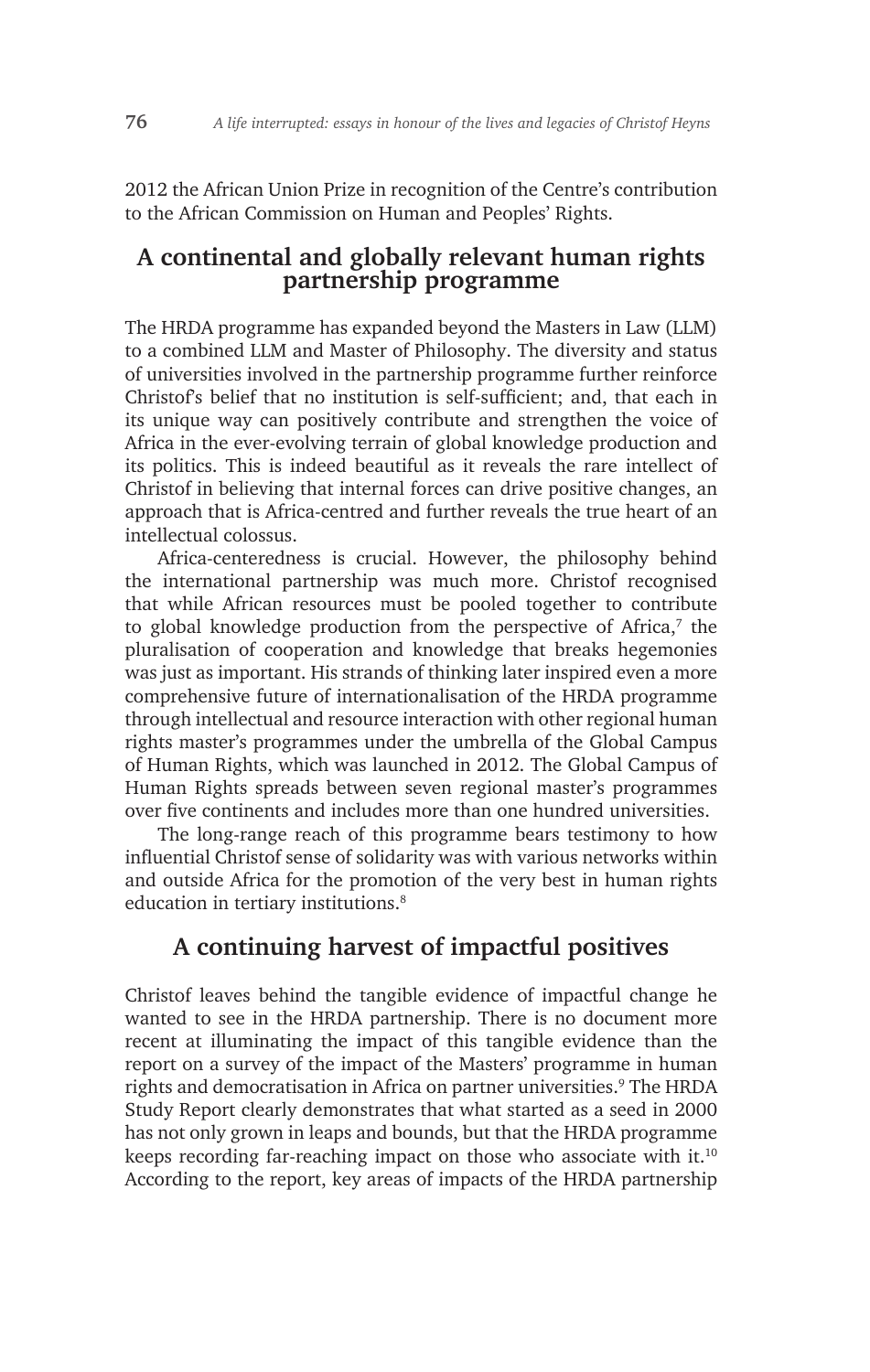are on: curriculum development; reversal of academic brain drain and production of skilled personnel; networks for cooperation; enhancement of academic structure; and capacity development at African universities.<sup>11</sup>

The programme has impacted on the human rights curriculum in that it brings to the fore the discussion of topical issues of significance to human rights and governance enhancement in Africa. It makes those issues a proper focus of curriculum to boost rigorous local knowledge that relates better to the needs of students and the development challenges, while contributing to global knowledge production from the perspective of Africa.12 These topical issues include conflict prevention and resolution; democratic transitions; civil society strengthening; institution building; and promotion of the rule of law.13 Other issues addressed include sexual minority rights, HIV/AIDS, women's rights, disability rights, business and human rights, climate change, technology and human right that is central to human rights, governance and democratisation in Africa.14 The importance of this array of topics cannot be overstated.

Since its inception, the HRDA programme has played a significant role in steadily overturning the academic brain-drain that is common in Africa. Earlier, Christof had expressed the hope that the programme would not only stem but also reverse the brain-drain when those in the diaspora would return to put 'their energies and talents into developing cutting-edge programmes and institutions on the continent'.15 According to the finding of the HRDA Study Report 'many African scholars have left the continent to pursue studies and careers in other parts of the world, the clear majority electing not to return to Africa. This vicious cycle has entrenched itself over the years: capacity is eroded, leading to a fall in standards and an incentive for further exodus.'16 The HRDA continues to develop capacity, expertise and skills needed to unlock the wealth of the continent for the 'benefit of its people and the world community.'17 It addresses the skills and qualifications deficits, by producing 'leaders in the different areas relevant to the development of the continent, and by serving as reservoirs of expertise in their respective societies, sub-regions, and on the continent as a whole.<sup>18</sup> The graduates of the programme go on to play different role in African's continental life as human rights experts and scholars. They work in government, intergovernmental organisations, civil society, and national human rights commissions, and serve as regular guest or part-time lecturers and research fellows at the partner universities.

An important project, also inspired by the idea of internationalisation and collaboration between universities expressed through the foresight of Christof is the African Human Rights Moot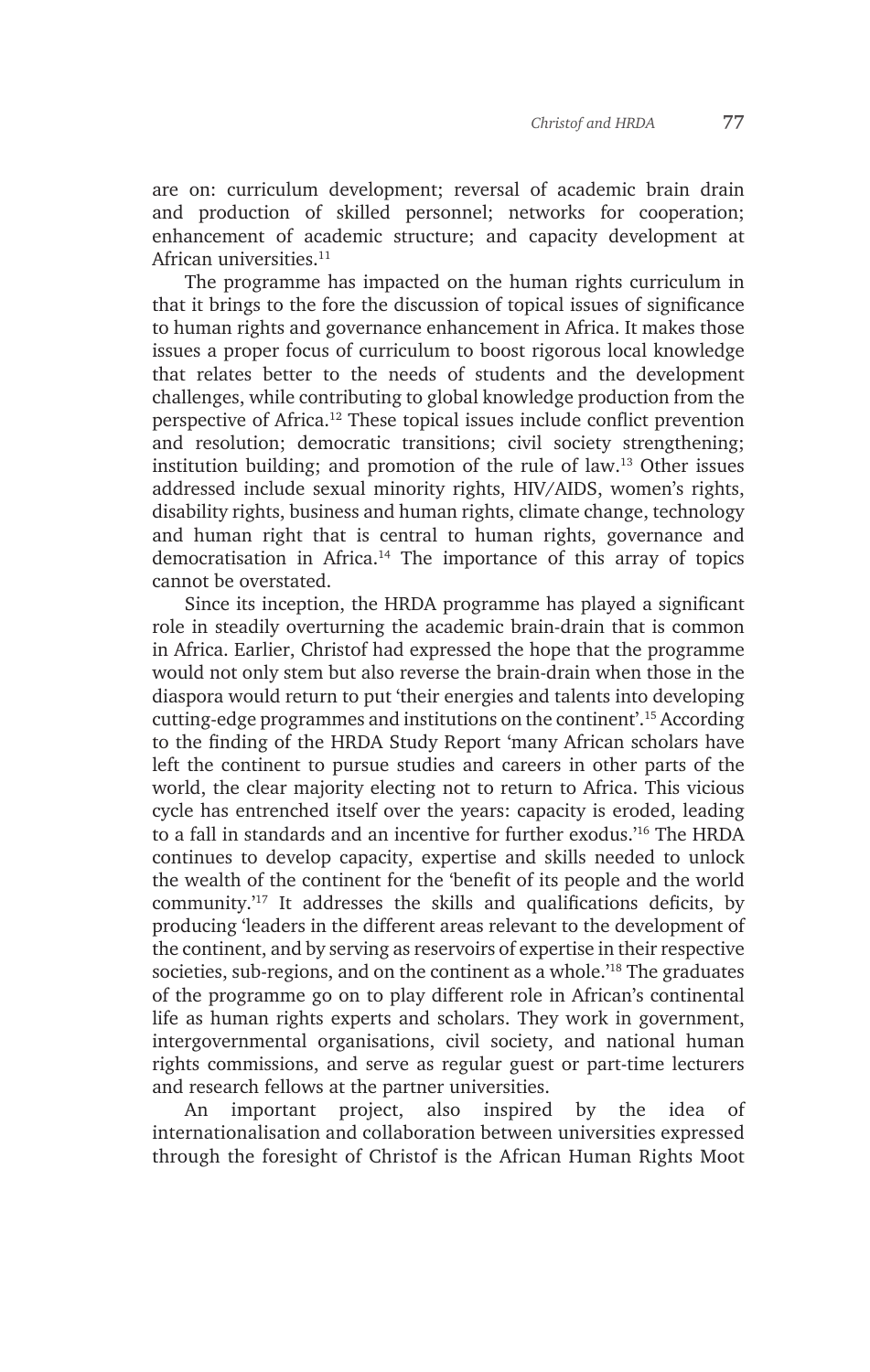Court Competition which, thus far, has been hosted in 19 African countries across all regions of the continent.19

The moot court competition has contributed to the transformation of legal education in African law schools by exposing law students from different parts of Africa to the regional human rights system and the potential of the African Court on Human and Peoples' Rights.20 Through participation in the project, students develop their skills as advocates by arguing a case under conditions that simulate actual court proceedings.'<sup>21</sup>

Christof did not limit himself to moot court at the university level. He was responsible for initiating the South African National Schools Moot Competition. The goal of the competition is, among others, to create greater awareness in schools and communities in South Africa about the Constitution and the values that it embodies through active participation. This idea has spread to other countries in Africa, including Ghana and Kenya.

Christof's absence will be felt as long as human rights are mentioned on the continent of Africa. He left behind an incredible legacy, an indelible footprint on the human rights landscape. He climbed the ladder of academic brilliance, adopted the 'struggle approach' and made imprints on the hearts of many downtrodden and marginalised individuals and entities across the globe.<sup>22</sup>

In all, the legacy of Christof on internationalisation of the HRDA partnership cannot be captured in a few words. The geography of his influence on the partnership programme will remain a beaming beacon to many generations of Africa and beyond. Christof's ideas are reflected in the institutions, and his impact and unwavering commitment to human rights will live on in the minds and work of generations of students and in all others he inspired.

Mother Africa has painfully lost one of her best sons; while the HRDA partnership has lost a leading gem. Death has been so unkind. We find faith in the expression of the Akans of Ghana in their traditional 'adinkra' symbol for funeral called 'Nkonsonkonson' which translates as 'link' or 'chain'. This symbol goes with the proverb, 'We are linked together like a chain. We are linked in life, we are linked in death. People who share a relationship never break away from one another.' Indeed, Christof remains linked to us through the legacy he has left behind and we remain linked to him by the tribute we pay to him today and by building on his legacy.

Professor Heyns' ideas sustain us and his inspiration will continue to inspire new generations of students and scholars. He touched our